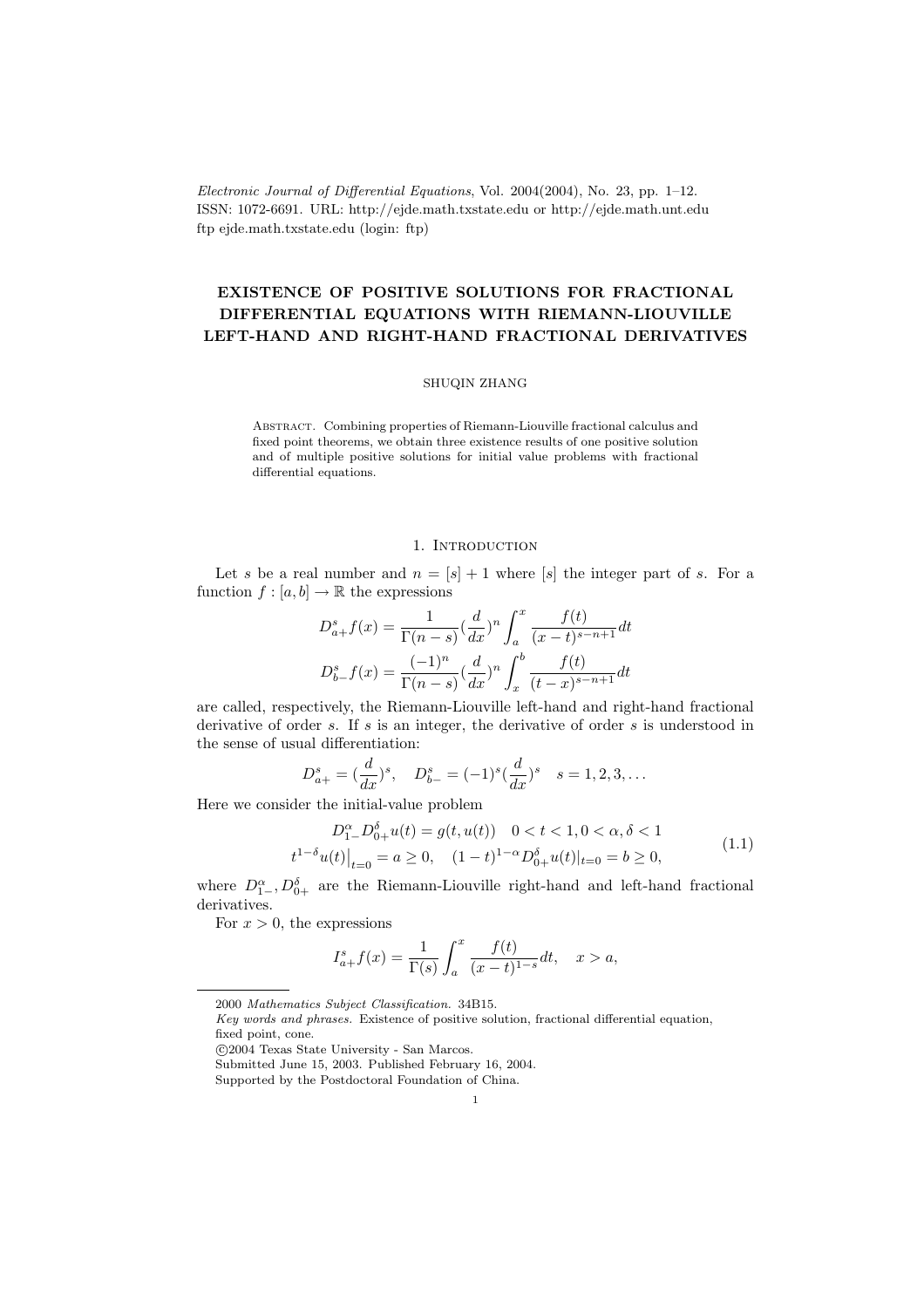2 SHUQIN ZHANG EJDE-2004/23

$$
I_{b-}^{s}f(x) = \frac{1}{\Gamma(s)} \int_{x}^{b} \frac{f(t)}{(t-x)^{1-s}} dt, \quad x < b
$$

are called, respectively, the Riemann-Liouville left-hand and right-hand fractional integral of order s; see [6]

**Proposition 1.1** ([6, theorem 2.4]). If  $s > 0$  then  $D_{a+}^s I_{a+}^s f(x) = f(x)$  for any  $f \in L_1(a, b)$ , while

$$
I_{a+}^s D_{a+}^s f(x) = f(x)
$$
\n(1.2)

is satisfied for  $f \in I_{a+}^s(L_1(a,b))$  with

$$
I_{a+}^{s}(L_1(a,b)) = \{g(x) : g(x) = I_{a+}^{s}\varphi(x), \quad \varphi \in L_1(a,b)\}
$$

If  $f, D_{a+}^s f \in L_1(a, b)$ , then (1.2) is not true in general. However

$$
I_{a+}^{s}D_{a+}^{s}f(x) = f(x) - \sum_{k=0}^{n-1} \frac{(x-a)^{s-k-1}}{\Gamma(s-k)} f_{n-s}^{(s-k-1)}(a)
$$

where  $n = [s] + 1, f_{n-s}(x) = I_{a+}^{n-s} f(x)$ . In particular for  $0 < Res < 1$ , we have

$$
I_{a+}^{s}D_{a+}^{s}f(x) = f(x) - \frac{f_{1-s}(a)}{\Gamma(s)}(x-a)^{s-1}.
$$

Remark 1.2. Similar results hold for right-hand fractional derivatives.

The following theorems play major role in this article.

**Theorem 1.3** ([7]). Let X be a Banach space, and let  $P \subset X$  be a cone in X. If  $\Omega_1, \Omega_2$  are open subsets of X with  $0 \in \Omega_1 \subset \overline{\Omega}_1 \subset \Omega_2$ , and let  $S : P \to P$  be a completely continuous operator such that either

- (1)  $||Sw|| \le ||w||$ ,  $w \in P \cap \partial \Omega_1$ ,  $||Sw|| \ge ||w||$ ,  $w \in P \cap \partial \Omega_2$ , or
- $(2)$   $||Sw|| \ge ||w||$ ,  $w \in P \cap \partial \Omega_1$ ,  $||Sw|| \le ||w||$   $w \in P \cap \partial \Omega_2$

then S has a fixed point in  $P \cap \overline{\Omega}_2 \backslash \Omega_1$ .

**Theorem 1.4** ([4]). Let K be a cone and  $K_c = \{y \in K | ||y|| \le c\}$ , and  $A: \overline{K_c} \to \overline{K_c}$ be completely continuous and  $\alpha$  be a nonnegative continuous concave function on K such that  $\alpha(y) \le ||y||$ , for all  $y \in \overline{K_c}$ . If there exist  $0 < a < b < d \le c$  such that

- (C1)  $\{y \in K(\alpha, b, d\} | \alpha(y) > b\} \neq \emptyset$  and  $\alpha(Ay) > b$ , for all  $y \in K\{\alpha, b, d\}$ ,
- (C2)  $||Ay|| < a$ , for  $||y|| \le a$
- (C3)  $\alpha(Ay) > b$ , for  $y \in K\{\alpha, b, c\}$  with  $||Ay|| > d$ ,

then A has at least three fixed points  $y_1, y_2, y_3$  satisfying

$$
||y_1|| < a, \quad b < \alpha(y_2), \quad ||y_3|| > a \quad with \quad \alpha(y_3) < b.
$$

### 2. Main Results

Let  $X = \{u \in C(0,1): t^{1-\delta}(1-t)^{1-\alpha}u \in C[0,1]\}$  be the Banach space endowed with the norm

$$
||u|| = \max_{0 \le t \le 1} t^{1-\delta} (1-t)^{1-\alpha} |u(t)|.
$$

Let K be the cone  $K = \{u \in X; u(t) \geq 0, 0 \leq t \leq 1\}$ . Applying  $I_{1-}^{\alpha}$  to the first equation in (1.1) it follows that  $(1-t)^{\alpha-1}D_{0+}^{\delta}u(t)|_{t=0}=b$  that

$$
D_{0+}^{\delta}u(t) = b(1-t)^{\alpha-1} + I_{1-}^{\alpha}g(t, u(t))
$$
\n(2.1)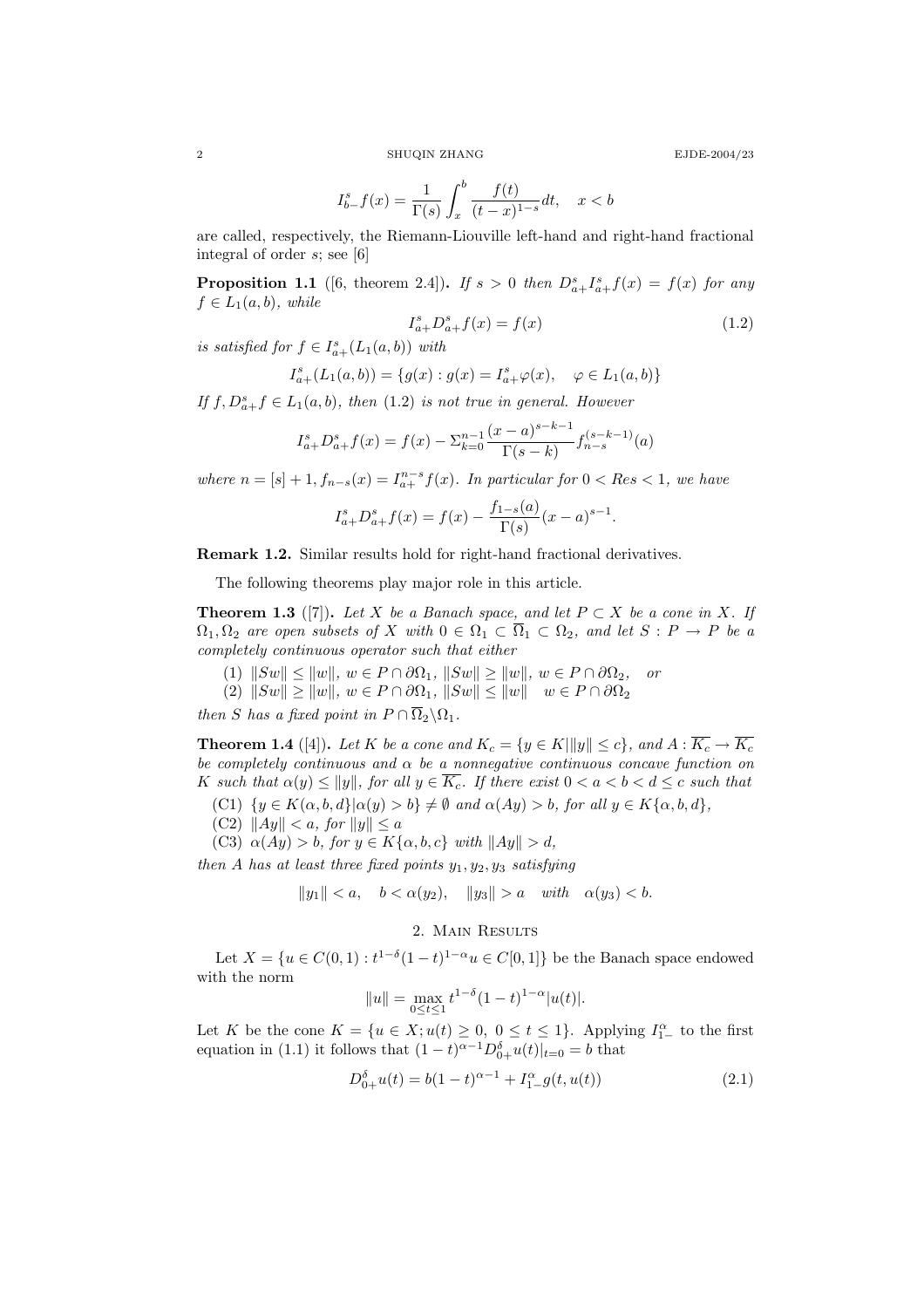From this equation, Proposition 1.1 and the condition  $t^{1-\delta}u(t)|_{t=0} = a$ , we have

$$
u(t) = at^{\delta - 1} + I_{0+}^{\delta} (b(1 - t)^{\alpha - 1} + I_{1-}^{\alpha} g(t, u(t)))
$$
  
\n
$$
= at^{\delta - 1} + \frac{1}{\Gamma(\delta)} \int_{0}^{t} (t - s)^{\delta - 1} b(1 - s)^{\alpha - 1} ds
$$
  
\n
$$
+ \frac{1}{\Gamma(\delta)} \int_{0}^{t} (t - s)^{\delta - 1} I_{1-}^{\alpha} g(s, u(s)) ds
$$
  
\n
$$
= at^{\delta - 1} + \frac{b}{\Gamma(\delta)} \int_{0}^{t} (t - s)^{\delta - 1} (1 - s)^{\alpha - 1} ds
$$
  
\n
$$
+ \frac{1}{\Gamma(\delta)\Gamma(\alpha)} \int_{0}^{t} (t - s)^{\delta - 1} \int_{s}^{1} (\tau - s)^{\alpha - 1} g(\tau, u(\tau)) d\tau ds
$$

Defining  $T: X \to X$  by

$$
Tu(t) = at^{\delta - 1} + \frac{b}{\Gamma(\delta)} \int_0^t (t - s)^{\delta - 1} (1 - s)^{\alpha - 1} ds
$$
  
+ 
$$
\frac{1}{\Gamma(\delta)\Gamma(\alpha)} \int_0^t (t - s)^{\delta - 1} \int_s^1 (\tau - s)^{\alpha - 1} g(\tau, u(\tau)) d\tau ds,
$$

we see that  $u$  is a solution to (1.1) if and only if  $u$  is a fixed point of  $T$ .

**Lemma 2.1.** If g is continuous, then  $T$  is a completely continuous operator. *Proof.* Since g is continuous, T transforms X into X. Let  $M = \{u \in X : ||u|| \leq$  $l, l > 0$ . For  $u \in M$ ,

$$
t^{1-\delta}(1-t)^{1-\alpha}|Tu(t)|
$$
  
\n
$$
= |a(1-t)^{1-\alpha} + \frac{bt^{1-\delta}(1-t)^{1-\alpha}}{\Gamma(\delta)} \int_0^t (t-s)^{\delta-1}(1-s)^{\alpha-1}ds
$$
  
\n
$$
+ \frac{t^{1-\delta}(1-t)^{1-\alpha}}{\Gamma(\delta)\Gamma(\alpha)} \int_0^t (t-s)^{\delta-1} \int_s^1 (\tau-s)^{\alpha-1}g(\tau,u(\tau))d\tau ds|
$$
  
\n
$$
\leq a + \frac{bt^{1-\delta}(1-t)^{1-\alpha}}{\Gamma(\delta)} \int_0^t (t-s)^{\delta-1}(1-t)^{\alpha-1}ds
$$
  
\n
$$
+ \frac{t^{1-\delta}(1-t)^{1-\alpha}}{\Gamma(\delta)\Gamma(\alpha)} \int_0^t (t-s)^{\delta-1} \int_s^1 (\tau-s)^{\alpha-1}|g(\tau,u(\tau))|d\tau ds
$$
  
\n
$$
\leq a + \frac{b}{\Gamma(1+\delta)} + \frac{L}{\Gamma(\delta)\Gamma(\alpha)} \int_0^t (t-s)^{\delta-1} \int_s^1 (\tau-s)^{\alpha-1}d\tau ds
$$
  
\n
$$
= a + \frac{b}{\Gamma(1+\delta)} + \frac{L}{\Gamma(\delta)\Gamma(1+\alpha)} \int_0^t (t-s)^{\delta-1}(1-s)^{\alpha}ds
$$
  
\n
$$
\leq a + \frac{b}{\Gamma(1+\delta)} + \frac{L}{\Gamma(\delta)\Gamma(1+\alpha)} \int_0^t (t-s)^{\delta-1}ds
$$
  
\n
$$
= a + \frac{b}{\Gamma(1+\delta)} + \frac{L}{\Gamma(1+\delta)\Gamma(1+\alpha)} t^{\delta}
$$
  
\n
$$
\leq a + \frac{b}{\Gamma(1+\delta)} + \frac{L}{\Gamma(1+\delta)\Gamma(1+\alpha)}
$$

where

$$
L = \max_{0 \le t \le 1, ||u|| \le l} |g(t, u(t))| + 1.
$$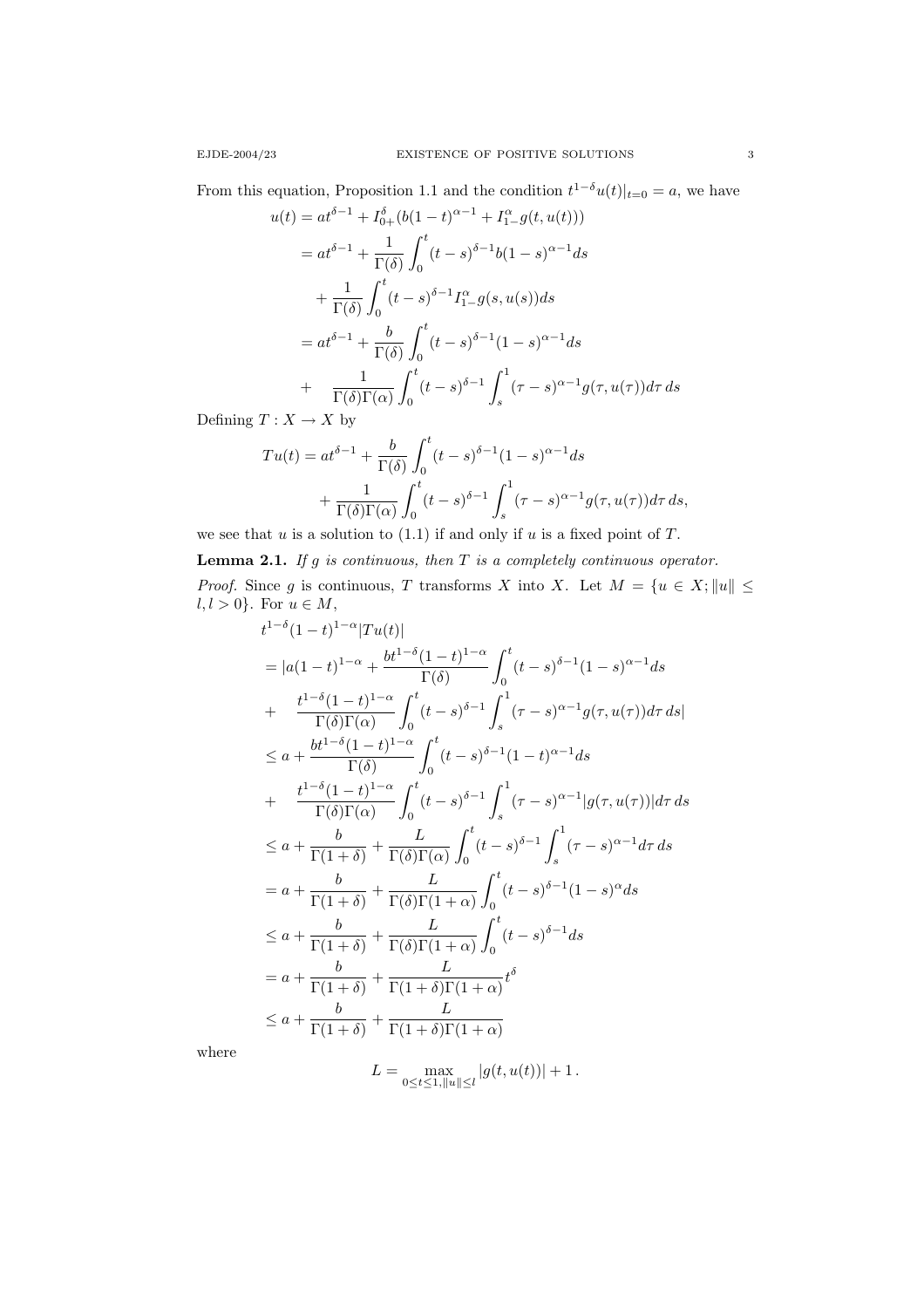So  $T(M)$  is bounded.

Let us see that  $\overline{T(M)}$  is equicontinuous. For  $u \in M, \varepsilon > 0, t_1, t_2 \in [0, 1], t_1 < t_2$ , let

$$
\eta < \big\{ \frac{\varepsilon}{4(a+1)}, \big(\frac{\varepsilon \Gamma(1+\delta)}{4(2b+1)}\big)^{1/\delta}, \big(\frac{\varepsilon \Gamma(1+\alpha) \Gamma(1+\delta)}{8L}\big)^{1/\delta}, \frac{\varepsilon \Gamma(1+\delta) \Gamma(1+\alpha)}{4(b\Gamma(1+\alpha)+L)}\big\}
$$

For  $t_2 - t_1 \le \max\{t_2 - t_1, t_2^{1-\delta} - t_1^{1-\delta}, (1 - t_1)^{1-\alpha} - (1 - t_2)^{1-\alpha}\} < \eta$ , we have  $|t_2^{1-\delta}(1-t_2)^{1-\alpha}|Tu(t_2)| - t_1^{1-\delta}(1-t_1)^{1-\alpha}|Tu(t_1)||$  $= |a(1-t_2)^{1-\alpha} - a(1-t_1)^{1-\alpha} + \frac{bt_2^{1-\delta}(1-t_2)^{1-\alpha}}{\Gamma(\delta)}$  $\Gamma(\delta)$  $\int_0^{t_2}$  $\int\limits_{0}^{1}(t_{2}-s)^{\delta-1}(1-s)^{\alpha-1}ds$  $-\frac{bt_1^{1-\delta}(1-t_1)^{1-\alpha}}{b(s)}$  $\Gamma(\delta)$  $\int_0^{t_1}$  $\int_{0}^{1} (t_1-s)^{\delta-1}(1-s)^{\alpha-1}ds$  $+\frac{t_2^{1-\delta}(1-t_2)^{1-\alpha}}{\Gamma(\Im \Gamma)}$  $\Gamma(\delta)\Gamma(\alpha)$  $\int_0^{t_2}$  $\int_0^{t_2} (t_2-s)^{\delta-1} \int_s^1$ s  $(\tau - s)^{\alpha - 1} g(\tau, u(\tau)) d\tau ds$  $-\frac{t_1^{1-\delta}(1-t_1)^{1-\alpha}}{\Gamma(\delta)\Gamma(\lambda)}$  $\Gamma(\delta)\Gamma(\alpha)$  $\int_0^{t_1}$  $\int_0^{t_1} (t_1-s)^{\delta-1} \int_s^1$ s  $(\tau - s)^{\alpha - 1} g(\tau, u(\tau)) d\tau ds$  $\leq \frac{bt_1^{1-\delta}(1-t_1)^{1-\alpha}}{D(S)}$  $\Gamma(\delta)$  $\int_0^{t_1}$  $\int_{0}^{1} ((t_1-s)^{\delta-1}-(t_2-s)^{\delta-1})(1-t_1)^{\alpha-1}ds$  $+\frac{bt_2^{1-\delta}(1-t_2)^{1-\alpha}}{D(S)}$  $\Gamma(\delta)$  $\int_0^{t_2}$  $t_1$  $(t_2-s)^{\delta-1}(1-t_2)^{\alpha-1}ds + a((1-t_1)^{1-\alpha} - (1-t_2)^{1-\alpha})$  $+\frac{Lt_1^{1-\delta}(1-t_1)^{1-\alpha}}{\Gamma(S)\Gamma(S)}$  $\Gamma(\delta)\Gamma(\alpha)$  $\int_0^{t_1}$  $\int_0^{t_1} ((t_1-s)^{\delta-1}-(t_2-s)^{\delta-1}) \int_s^1$ s  $(\tau - s)^{\alpha - 1} d\tau ds$  $+\frac{Lt_2^{1-\delta}(1-t_2)^{1-\alpha}}{\Gamma(\delta)\Gamma(\Delta)}$  $\Gamma(\delta)\Gamma(\alpha)$  $\int_0^{t_2}$  $t_1$  $(t_2 - s)^{\delta - 1}$ s  $(\tau - s)^{\alpha - 1} d\tau ds$  $+\frac{b(t_2^{1-\delta}(1-t_2)^{1-\alpha}-t_1^{1-\delta}(1-t_1)^{1-\alpha})}{\Gamma(\delta)}$  $\Gamma(\delta)$  $\int_0^{t_1}$  $\int_{0}^{1}(t_2-s)^{\delta-1}(1-t_2)^{\alpha-1}ds$  $+\frac{L(t_2^{1-\delta}(1-t_2)^{1-\alpha}-t_1^{1-\delta}(1-t_1)^{1-\alpha})}{L(\delta D(\Delta))}$  $\Gamma(\delta)\Gamma(\alpha)$  $\int_0^{t_1}$  $\int_0^{t_1} (t_2-s)^{\delta-1} \int_s^1$ s  $(\tau - s)^{\alpha - 1} d\tau ds$  $\leq \frac{bt_1^{1-\delta}}{\Gamma(1)}$  $\frac{\partial{t_1}}{\Gamma(1+\delta)}(t_1^{\delta}+(t_2-t_1)^{\delta}-t_2^{\delta})$  $+\frac{bt_2^{1-\delta}}{\Gamma(1)}$  $\frac{a_2}{\Gamma(1+\delta)}(t_2-t_1)^{\delta} + a((1-t_1)^{1-\alpha} - (1-t_2)^{1-\alpha})$  $+\frac{Lt_1^{1-\delta}(1-t_1)^{1-\alpha}}{\Gamma(S)\Gamma(1+\alpha)}$  $\Gamma(\delta)\Gamma(1+\alpha)$  $\int_0^{t_1}$  $\int\limits_{0}^{1}( (t_{1}-s)^{\delta-1}- (t_{2}-s)^{\delta-1})ds$ +  $\frac{Lt_2^{1-\delta}(1-t_2)^{1-\alpha}}{D(S)D(1+\alpha)}$  $\Gamma(\delta)\Gamma(1+\alpha)$  $\int_0^{t_2}$  $t_1$  $(t_2-s)^{\delta-1}ds$  $+\frac{b(t_2^{1-\delta}(1-t_2)^{1-\alpha}-t_1^{1-\delta}(1-t_1)^{1-\alpha})}{\Gamma(1-\delta)}$  $\frac{(-\epsilon_1 - \epsilon_1)}{\Gamma(1+\delta)} t_2^{\delta} (1-t_2)^{\alpha-1}$  $+\frac{L(t_2^{1-\delta}(1-t_2)^{1-\alpha}-t_1^{1-\delta}(1-t_1)^{1-\alpha})}{L(\delta)L(1-\delta)}$  $\Gamma(\delta)\Gamma(1+\alpha)$  $\int_0^{t_1}$  $\int_{0}^{t} (t_2-s)^{\delta-1} ds$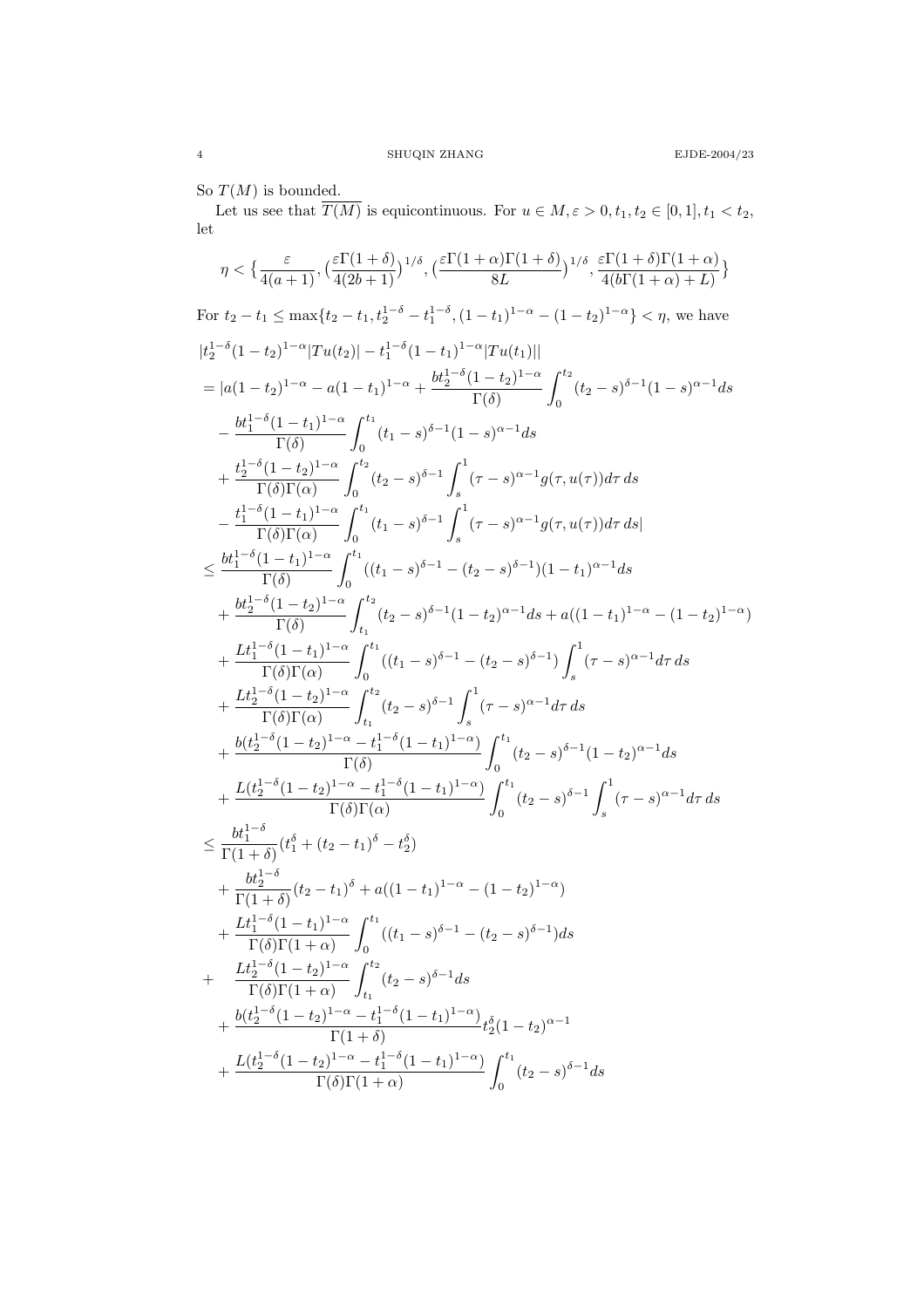$$
\leq \frac{bt_1^{1-\delta}}{\Gamma(1+\delta)}(t_2-t_1)^{\delta} + \frac{bt_2^{1-\delta}}{\Gamma(1+\delta)}(t_2-t_1)^{\delta}
$$
\n+  $a((1-t_1)^{1-\alpha} - (1-t_2)^{1-\alpha}) + \frac{Lt_1^{1-\delta}(1-t_1)^{1-\alpha}}{\Gamma(1+\delta)\Gamma(1+\alpha)}(t_1^{\delta} + (t_2-t_1)^{\delta} - t_2^{\delta})$ \n+  $\frac{Lt_2^{1-\delta}(1-t_2)^{1-\alpha}}{\Gamma(1+\delta)\Gamma(1+\alpha)}(t_2-t_1)^{\delta} + \frac{b(t_2^{1-\delta}-t_1^{1-\delta})}{\Gamma(1+\delta)} + \frac{L(t_2^{1-\delta}-t_1^{1-\delta})}{\Gamma(1+\delta)\Gamma(1+\alpha)}$ \n
$$
\leq \frac{b}{\Gamma(1+\delta)}(t_2-t_1)^{\delta} + \frac{b}{\Gamma(1+\delta)}(t_2-t_1)^{\delta} + a((1-t_1)^{1-\alpha} - (1-t_2)^{1-\alpha})
$$
\n+  $\frac{L}{\Gamma(1+\delta)\Gamma(1+\alpha)}(t_2-t_1)^{\delta} + \frac{L}{\Gamma(1+\delta)\Gamma(1+\alpha)}(t_2-t_1)^{\delta}$ \n+  $\frac{bt_2^{1-\delta}-t_1^{1-\delta}}{\Gamma(1+\delta)} + \frac{L(t_2^{1-\delta}-t_1^{1-\delta})}{\Gamma(1+\delta)} + \frac{L(t_2^{1-\delta}-t_1^{1-\delta})}{\Gamma(1+\delta)\Gamma(1+\alpha)}$ \n
$$
< \frac{2b+1}{\Gamma(1+\delta)}\eta^{\delta} + (a+1)\eta + \frac{2L}{\Gamma(1+\delta)\Gamma(1+\alpha)}\eta^{\delta}
$$
\n+  $(\frac{b}{\Gamma(1+\delta)} + \frac{L}{\Gamma(1+\delta)\Gamma(1+\alpha)})\eta$ \n
$$
< \frac{\varepsilon}{4} + \frac{\varepsilon}{4} + \frac{\varepsilon}{4} + \frac{\varepsilon}{4} + \frac{\varepsilon}{4}
$$
\n=  $\varepsilon$ 

By Arzela-Azcoli's theorem  $\overline{TM}$  is equicontinuous, so the operator T is completely  $\Box$ continuous.

**Theorem 2.2.** If g is continuous,  $a + b \neq 0$ , and there exists  $0 < \mu \leq 1$  such that

$$
\lim_{|u| \to \infty} \frac{g(t, u(t))}{|u|^{\mu}} = 0,
$$
\n(2.2)

then problem (1.1) has one positive solution.

Proof. As pointed out above, we only need to prove the existence of fixed point of operator T in K. It follows from the Lemma 2.1 that  $T: K \to K$  is a completely continuous operator. From (2.2), there exists  $N > 0$ , such that for  $0 < \varepsilon$  $\frac{\Gamma(1+\mu(\alpha-1)+\alpha)\Gamma(1+\mu(\delta-1)+\delta)}{4\Gamma(1+\mu(\alpha-1))\Gamma(1+\mu(\delta-1))},$ 

$$
g(t, u(t)) \le \varepsilon |u|^{\mu}, \text{ for } t \in [0, 1], |u| \ge N
$$

So we have

$$
g(t, u(t)) \le \varepsilon |u|^{\mu} + c, \quad \text{for } t \in [0, 1], u \in [0, +\infty)
$$

where

$$
c = \max_{0 \le t \le 1, |u| \le N} |g(t, u(t))| + 1.
$$

Let  $\Omega_1 = \{u \in K; ||u|| < R_1\}$ , where  $R_1 > \{1, 4a, \frac{4b}{\Gamma(1+\delta)}, \frac{4c}{\Gamma(1+\delta)\Gamma(1+\alpha)}\}$ , for  $u \in$  $\partial\Omega_1$ , we have

$$
t^{1-\delta}(1-t)^{1-\alpha}|Tu(t)|
$$
  
=  $|a(1-t)^{1-\alpha} + \frac{bt^{1-\delta}(1-t)^{1-\alpha}}{\Gamma(\delta)} \int_0^t (t-s)^{\delta-1}(1-s)^{\alpha-1}ds$   
+  $\frac{t^{1-\delta}(1-t)^{1-\alpha}}{\Gamma(\delta)\Gamma(\alpha)} \int_0^t (t-s)^{\delta-1} \int_s^1 (\tau-s)^{\alpha-1} g(\tau, u(\tau)) d\tau ds|$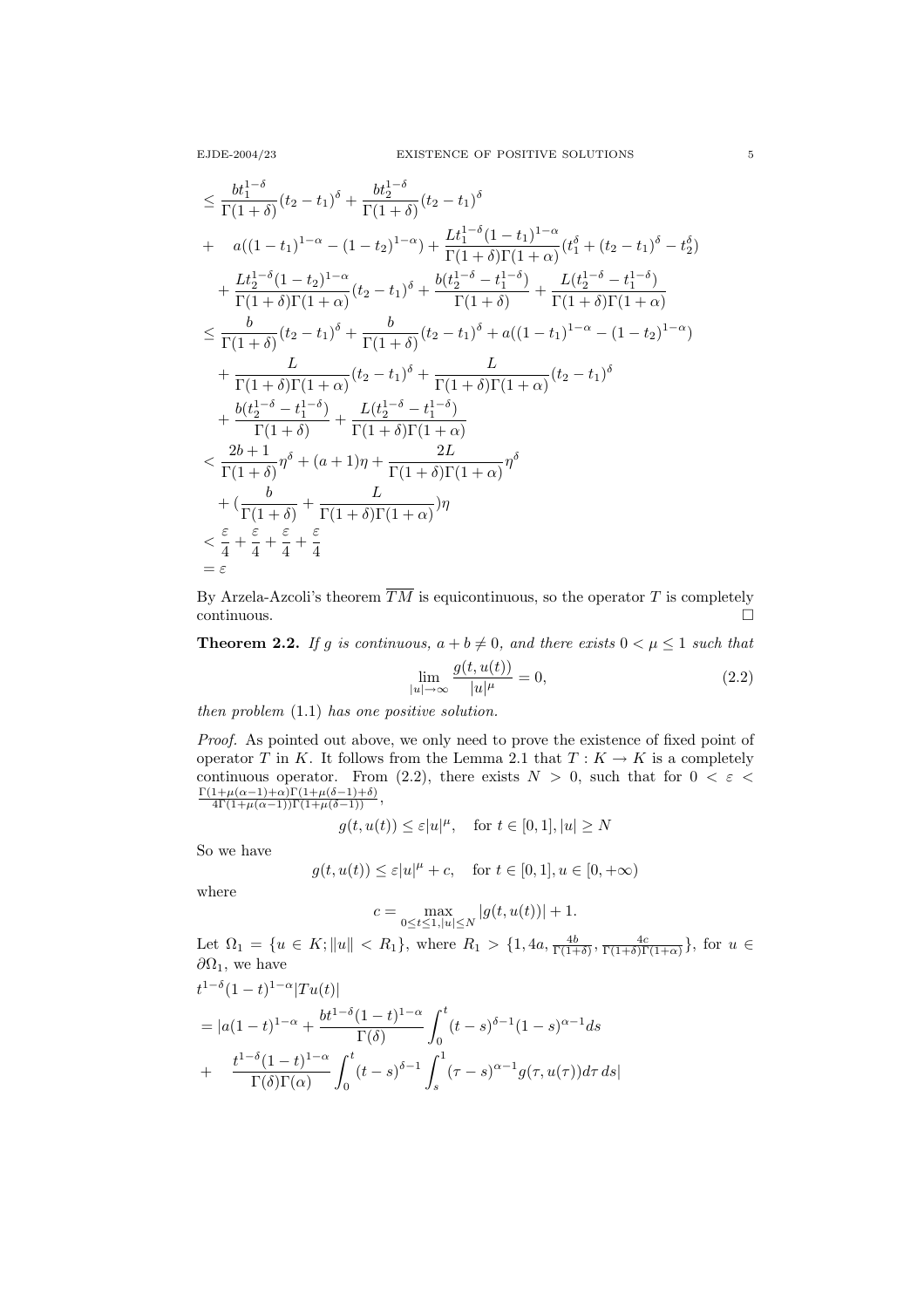$6$   $\,$  SHUQIN ZHANG  $\,$   $\,$  EJDE-2004/23  $\,$ 

$$
\leq a + \frac{bt^{1-\delta}(1-t)^{1-\alpha}}{\Gamma(\delta)} \int_0^t (t-s)^{\delta-1}(1-t)^{\alpha-1}ds
$$
  
+ 
$$
\frac{t^{1-\delta}(1-t)^{1-\alpha}}{\Gamma(\delta)\Gamma(\alpha)} \int_0^t (t-s)^{\delta-1} \int_s^1 (\tau-s)^{\alpha-1} |g(\tau,u(\tau))| d\tau ds
$$
  

$$
\leq a + \frac{b}{\Gamma(1+\delta)} + \frac{t^{1-\delta}(1-t)^{1-\alpha}}{\Gamma(\delta)\Gamma(\alpha)} \int_0^t (t-s)^{\delta-1} \int_s^1 (\tau-s)^{\alpha-1} (\varepsilon |u(\tau)|^{\mu} + c) d\tau ds
$$
  

$$
\leq \frac{t^{1-\delta}(1-t)^{1-\alpha}}{\Gamma(\delta)\Gamma(\alpha)} \int_0^t (t-s)^{\delta-1} \int_s^1 (\tau-s)^{\alpha-1} (\varepsilon \tau^{\mu(\delta-1)}(1-\tau)^{\mu(\alpha-1)} ||u||^{\mu} + c) d\tau ds
$$
  
+ 
$$
a + \frac{b}{\Gamma(1+\delta)}
$$
  

$$
\leq \frac{t^{1-\delta}(1-t)^{1-\alpha} \varepsilon ||u||^{\mu}}{\Gamma(\delta)\Gamma(\alpha)} \int_0^t (t-s)^{\delta-1} \int_s^1 (\tau-s)^{\alpha-1} s^{\mu(\delta-1)} (1-\tau)^{\mu(\alpha-1)} d\tau ds
$$
  
+ 
$$
\frac{c}{\Gamma(\delta)\Gamma(\alpha)} \int_0^t (t-s)^{\delta-1} \int_s^1 (\tau-s)^{\alpha-1} d\tau ds + a + \frac{b}{\Gamma(1+\delta)}
$$
  

$$
= \frac{t^{1-\delta}(1-t)^{1-\alpha} \varepsilon ||u||^{\mu} \Gamma(1 + \mu(\alpha - 1))}{\Gamma(\delta)\Gamma(1+\alpha+\mu(\alpha-1))} \int_0^t (t-s)^{\delta-1} s^{\mu(\delta-1)} (1-s)^{\mu(\alpha-1)+\alpha} ds
$$
  
+ 
$$
\frac{c}{\Gamma(\delta)\Gamma(1+\alpha)} \int_0^t (t-s)^{\delta-1} (1-s)^{\alpha} ds + a + \frac{b}{\Gamma(1+\delta)}
$$

If  $\mu(\alpha-1)+\alpha<0,$  then the first equality of above becomes

$$
\begin{aligned} &\frac{t^{1-\delta}(1-t)^{1-\alpha}\varepsilon\|u\|^{\mu}\Gamma(1+\mu(\alpha-1))}{\Gamma(\delta)\Gamma(1+\alpha+\mu(\alpha-1))}\int_0^t (t-s)^{\delta-1}s^{\mu(\delta-1)}(1-s)^{\mu(\alpha-1)+\alpha}ds\\ &\leq \frac{t^{1-\delta}(1-t)^{1-\alpha}\varepsilon\|u\|^{\mu}\Gamma(1+\mu(\alpha-1))}{\Gamma(\delta)\Gamma(1+\mu(\alpha-1)+\alpha)}\int_0^t (t-s)^{\delta-1}s^{\mu(\delta-1)}(1-t)^{\mu(\alpha-1)+\alpha}ds\\ &=\frac{t^{1-\delta}(1-t)^{1+\mu(\alpha-1)}\varepsilon\|u\|^{\mu}\Gamma(1+\mu(\alpha-1))}{\Gamma(\delta)\Gamma(1+\mu(\alpha-1)+\alpha)}\int_0^t (t-s)^{\delta-1}s^{\mu(\delta-1)}ds\\ &=\frac{t^{1+\mu(\delta-1)}(1-t)^{1+\mu(\alpha-1)}\varepsilon\|u\|^{\mu}\Gamma(1+\mu(\alpha-1))\Gamma(1+\mu(\delta-1))}{\Gamma(1+\mu(\alpha-1)+\alpha)\Gamma(1+\mu(\delta-1)+\delta)}\\ &\leq \frac{\varepsilon R_1^\mu\Gamma(1+\mu(\alpha-1))\Gamma(1+\mu(\delta-1))}{\Gamma(1+\mu(\alpha-1)+\alpha)\Gamma(1+\mu(\delta-1)+\delta)}. \end{aligned}
$$

If  $\mu(\alpha - 1) + \alpha \ge 0$ , then the first equality of above becomes

$$
\begin{aligned} &\frac{t^{1-\delta}(1-t)^{1-\alpha}\varepsilon\|u\|^{\mu}\Gamma(1+\mu(\alpha-1))}{\Gamma(\delta)\Gamma(1+\alpha+\mu(\alpha-1))}\int_0^t (t-s)^{\delta-1}s^{\mu(\delta-1)}(1-s)^{\mu(\alpha-1)+\alpha}ds\\ &\leq \frac{t^{1-\delta}(1-t)^{1-\alpha}\varepsilon\|u\|^{\mu}\Gamma(1+\mu(\alpha-1))}{\Gamma(\delta)\Gamma(1+\mu(\alpha-1)+\alpha)}\int_0^t (t-s)^{\delta-1}s^{\mu(\delta-1)}ds\\ &=\frac{t^{1+\mu(\delta-1)}(1-t)^{1-\alpha}\varepsilon\|u\|^{\mu}\Gamma(1+\mu(\alpha-1))\Gamma(1+\mu(\delta-1))}{\Gamma(1+\mu(\alpha-1)+\alpha)\Gamma(1+\mu(\delta-1)+\delta)}\\ &\leq \frac{\varepsilon R_1^{\mu}\Gamma(1+\mu(\alpha-1))\Gamma(1+\mu(\delta-1))}{\Gamma(1+\mu(\alpha-1)+\alpha)\Gamma(1+\mu(\delta-1)+\delta)}.\end{aligned}
$$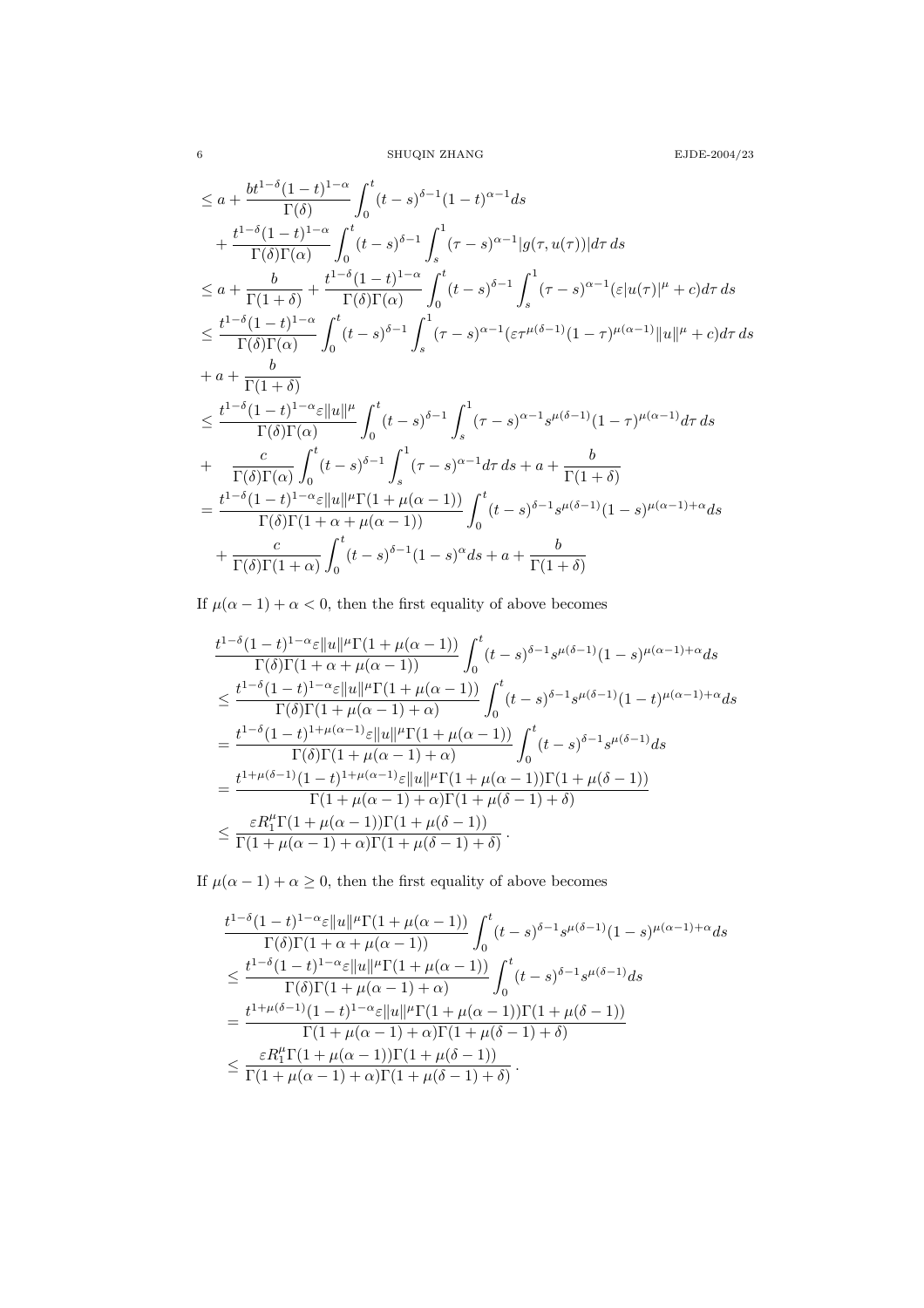Therefore, we obtain

$$
t^{1-\delta}(1-t)^{1-\alpha}|Tu(t)| \leq \frac{\varepsilon ||u||^{\mu}\Gamma(1+\mu(\alpha-1))\Gamma(1+\mu(\delta-1))}{\Gamma(1+\mu(\alpha-1)+\alpha)\Gamma(1+\mu(\delta-1)+\delta)}
$$
  
+ 
$$
\frac{c}{\Gamma(\delta)\Gamma(1+\alpha)} \int_{0}^{t} (t-s)^{\delta-1}ds + a + \frac{b}{\Gamma(1+\delta)}
$$
  

$$
\leq \frac{\varepsilon R_{1}^{\mu}\Gamma(1+\mu(\alpha-1))\Gamma(1+\mu(\delta-1))}{\Gamma(1+\mu(\alpha-1)+\alpha)\Gamma(1+\mu(\delta-1)+\delta)}
$$
  
+ 
$$
\frac{c}{\Gamma(1+\delta)\Gamma(1+\alpha)}t^{\delta} + a + \frac{b}{\Gamma(1+\delta)}
$$
  

$$
\leq \frac{\varepsilon R_{1}\Gamma(1+\mu(\alpha-1))\Gamma(1+\mu(\delta-1))}{\Gamma(1+\mu(\alpha-1)+\alpha)\Gamma(1+\mu(\delta-1)+\delta)}
$$
  
+ 
$$
\frac{c}{\Gamma(1+\delta)\Gamma(1+\alpha)} + a + \frac{b}{\Gamma(1+\delta)}
$$
  

$$
\leq \frac{R_{1}}{4} + \frac{R_{1}}{4} + \frac{R_{1}}{4} + \frac{R_{1}}{4} = R_{1}
$$

and  $||Tu|| \leq R_1 = ||u||$ . Taking

$$
\Omega_2 = \{ u \in K; ||u|| < R_2 \}
$$

where  $R_2 < \{a(\frac{1}{2})^{\delta-1} + \frac{b}{\Gamma(1+\delta)}(\frac{1}{2})^{\delta}, R_1\}$ , then for  $u \in \partial\Omega_2$ , we obtain

$$
Tu(\frac{1}{2}) = a(\frac{1}{2})^{\delta - 1} + \frac{b}{\Gamma(\delta)} \int_0^{\frac{1}{2}} (\frac{1}{2} - s)^{\delta - 1} (1 - s)^{\alpha - 1} ds
$$
  
+ 
$$
\frac{1}{\Gamma(\delta)\Gamma(\alpha)} \int_0^{\frac{1}{2}} (\frac{1}{2} - s)^{\delta - 1} \int_s^1 (\tau - s)^{\alpha - 1} g(\tau, u(\tau)) d\tau ds
$$
  

$$
\geq a(\frac{1}{2})^{\delta - 1} + \frac{b}{\Gamma(\delta)} \int_0^{\frac{1}{2}} (\frac{1}{2} - s)^{\delta - 1} ds
$$
  

$$
= a(\frac{1}{2})^{\delta - 1} + \frac{b}{\Gamma(1 + \delta)} (\frac{1}{2})^{\delta}
$$
  

$$
\geq R_2.
$$

Therefore,  $||Tu|| \ge R_2 = ||u||$ . Theorem 1.3 implies that operator T has one fixed point  $u^*(t) \in \overline{\Omega_1} \backslash \Omega_2$ , then  $u^*(t)$  is one positive solution of problem (1.1).

**Theorem 2.3.** If g is continuous, and there exists constant  $c_1, c_2 > 0$  and  $1 \leq \lambda <$  $\min\{\frac{\alpha}{1-\alpha},\frac{1}{1-\delta}\}\$  with  $\alpha\geq\frac{1}{2}$  or  $1\leq\lambda<\min\{\frac{1}{1-\alpha},\frac{1}{1-\delta}\}\$  with  $0<\alpha\leq\frac{1}{2}$  such that

$$
g(t, u(t)) \le c_1 + c_2 |u(t)|^{\lambda}, \quad \text{for all } t \in [0, 1], u \in [0, +\infty)
$$
 (2.3)

then problem (1.1) has at least one solution.

Proof. As in Theorem 2.2, we only need to consider existence of fixed point of operator  $T$ . By Lemma 2.1,  $T$  is a completely continuous operator. We will make use of the Schauder Fixed Point Theorem to prove this theorem. Let  $0 < R < 1$ , and

$$
B_R = \{ u \in C([0, \gamma], [0, +\infty)) ; ||u - (at^{\delta - 1} + \frac{b}{\Gamma(\delta)} \int_0^t (t - s)^{\delta - 1} (1 - s)^{\alpha - 1} ds || \le R \}
$$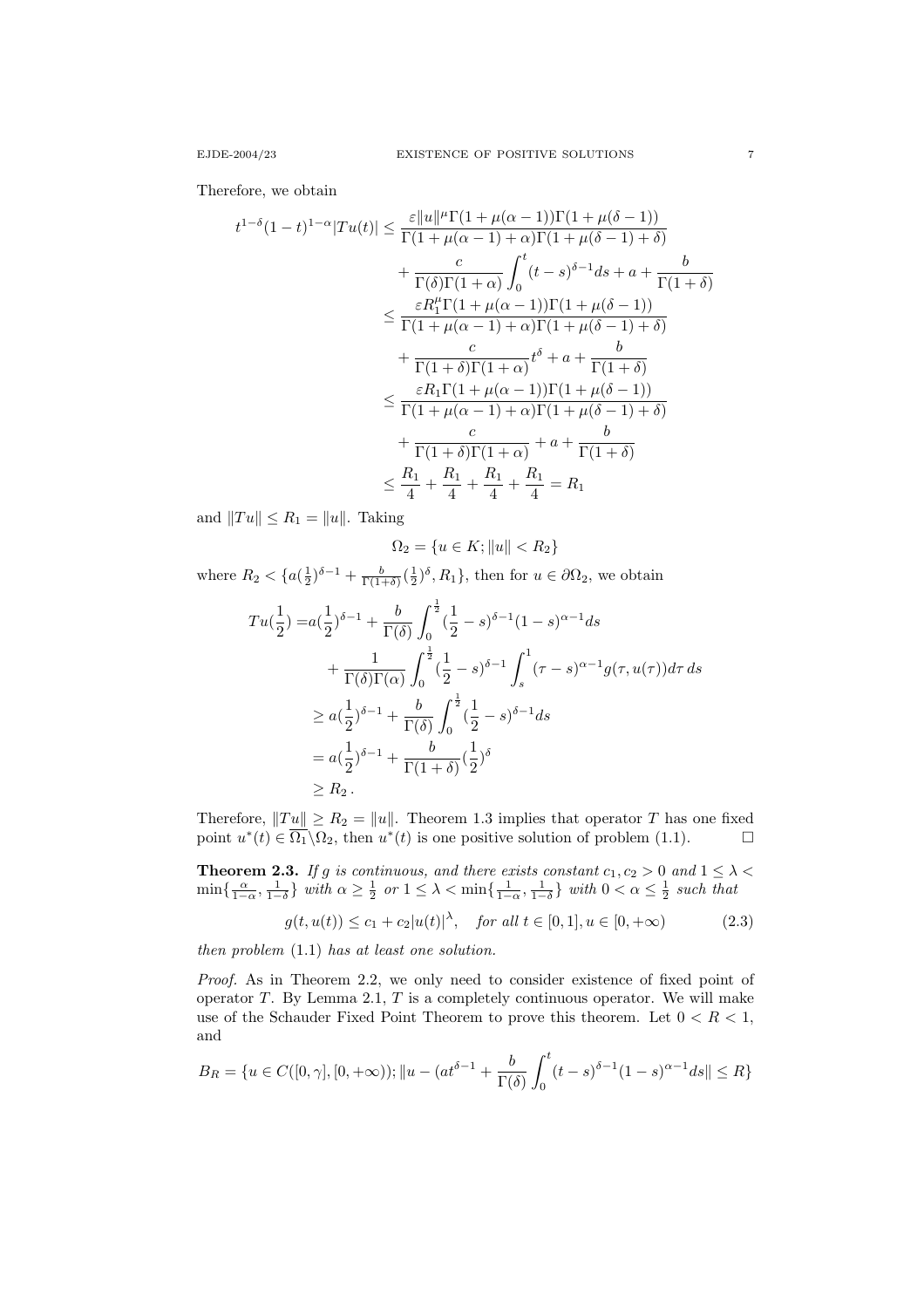be a convex bounded and closed subset of the Banach space  $C[0,\gamma],$  where

$$
\gamma < \min\big\{1, \big(\frac{R\Gamma(1+\delta)\Gamma(1+\alpha)}{2c_1}\big)^{1/\delta}, \big(\frac{\Gamma(1+\delta+\lambda(\delta-1))\Gamma(1+\alpha+\lambda(\alpha-1))}{2c_2\Gamma(1+\lambda(\delta-1))\Gamma(1+\lambda(\alpha-1))}\big)^{\frac{1}{1+\lambda(\delta-1)}}\big\}
$$

Note that for all  $u \in B_R$ ,

$$
t^{1-\delta}(1-t)^{1-\alpha}|Tu(t) - (at^{\delta-1} + \frac{b}{\Gamma(\delta)} \int_0^t (t-s)^{\delta-1}(1-s)^{\alpha-1}ds)|
$$
  
\n
$$
= \frac{t^{1-\delta}(1-t)^{1-\alpha}}{\Gamma(\delta)\Gamma(\alpha)} \int_0^t (t-s)^{\delta-1} \int_s^1 (\tau-s)^{\alpha-1} g(\tau, u(\tau))d\tau ds
$$
  
\n
$$
\leq \frac{t^{1-\delta}(1-t)^{1-\alpha}}{\Gamma(\delta)\Gamma(\alpha)} \int_0^t (t-s)^{\delta-1} \int_s^1 (\tau-s)^{\alpha-1} (c_1+c_2|u(\tau)|^{\lambda})d\tau ds
$$
  
\n
$$
\leq \frac{t^{1-\delta}(1-t)^{1-\alpha}}{\Gamma(\delta)\Gamma(\alpha)} \int_0^t (t-s)^{\delta-1} \int_s^1 (\tau-s)^{\alpha-1}
$$
  
\n
$$
\times (c_1+c_2\tau^{\lambda(\delta-1)}(1-\tau)^{\lambda(\alpha-1)}||u||^{\lambda})d\tau ds
$$
  
\n
$$
\leq \frac{c_1t^{1-\delta}(1-t)^{1-\alpha}}{\Gamma(\delta)\Gamma(1+\alpha)} \int_0^t (t-s)^{\delta-1}(1-s)^{\alpha} ds
$$
  
\n
$$
+ \frac{c_2||u||^{\lambda}t^{1-\delta}(1-t)^{1-\alpha}}{\Gamma(\delta)\Gamma(\alpha)} \int_0^t (t-s)^{\delta-1} \int_s^1 (\tau-s)^{\alpha-1} s^{\lambda(\delta-1)}(1-\tau)^{\lambda(\alpha-1)} d\tau ds
$$
  
\n
$$
= \frac{c_1t^{1-\delta}(1-t)^{1-\alpha}}{\Gamma(\delta)\Gamma(1+\alpha)} \int_0^t (t-s)^{\delta-1}(1-s)^{\alpha} ds
$$
  
\n
$$
+ \frac{c_2||u||^{\lambda}t^{1-\delta}(1-t)^{1-\alpha}\Gamma(1+\lambda(\alpha-1))}{\Gamma(\delta)\Gamma(1+\alpha+\lambda(\alpha-1))} \int_0^t (t-s)^{\delta-1} s^{\lambda(\delta-1)}(1-s)^{\lambda(\alpha-1)+\alpha} ds
$$

If  $1 \leq \lambda < \min\{\frac{\alpha}{1-\alpha}, \frac{1}{1-\delta}\}\$ , then for the second formula of above becomes

$$
\begin{aligned} &\frac{c_2\|u\|^{\lambda}t^{1-\delta}(1-t)^{1-\alpha}\Gamma(1+\lambda(\alpha-1))}{\Gamma(\delta)\Gamma(1+\alpha+\lambda(\alpha-1))}\int_0^t (t-s)^{\delta-1}s^{\lambda(\delta-1)}(1-s)^{\lambda(\alpha-1)+\alpha}ds\\ &\leq \frac{c_2\|u\|^{\lambda}t^{1-\delta}(1-t)^{1-\alpha}\Gamma(1+\lambda(\alpha-1))}{\Gamma(\delta)\Gamma(1+\alpha+\lambda(\alpha-1))}\int_0^t (t-s)^{\delta-1}s^{\lambda(\delta-1)}ds\\ &=\frac{c_2\|u\|^{\lambda}(1-t)^{1-\alpha}\Gamma(1+\lambda(\alpha-1))\Gamma(1+\lambda(\delta-1))}{\Gamma(1+\delta+\lambda(\delta-1))\Gamma(1+\alpha+\lambda(\alpha-1))}t^{\lambda(\delta-1)+1}\\ &\leq \frac{c_2\|u\|^{\lambda}\Gamma(1+\lambda(\alpha-1))\Gamma(1+\lambda(\delta-1))}{\Gamma(1+\delta+\lambda(\delta-1))\Gamma(1+\alpha+\lambda(\alpha-1))}\gamma^{\lambda(\delta-1)+1}\end{aligned}
$$

Similarly, if  $1 \leq \lambda < \min\{\frac{1}{1-\alpha}, \frac{1}{1-\delta}\}\$ , then for the second formula of above becomes

$$
\frac{c_2||u||^{\lambda}t^{1-\delta}(1-t)^{1-\alpha}\Gamma(1+\lambda(\alpha-1))}{\Gamma(\delta)\Gamma(1+\alpha+\lambda(\alpha-1))}\int_0^t (t-s)^{\delta-1}s^{\lambda(\delta-1)}(1-s)^{\lambda(\alpha-1)+\alpha}ds
$$
  

$$
\leq \frac{c_2||u||^{\lambda}t^{1-\delta}(1-t)^{1-\alpha}\Gamma(1+\lambda(\alpha-1))}{\Gamma(\delta)\Gamma(1+\alpha+\lambda(\alpha-1))}\int_0^t (t-s)^{\delta-1}s^{\lambda(\delta-1)}(1-t)^{\lambda(\alpha-1)+\alpha}ds
$$
  

$$
=\frac{c_2||u||^{\lambda}(1-t)^{1+\lambda(\alpha-1)}\Gamma(1+\lambda(\alpha-1))\Gamma(1+\lambda(\delta-1))}{\Gamma(1+\delta+\lambda(\delta-1))\Gamma(1+\alpha+\lambda(\alpha-1))}t^{\lambda(\delta-1)+1}
$$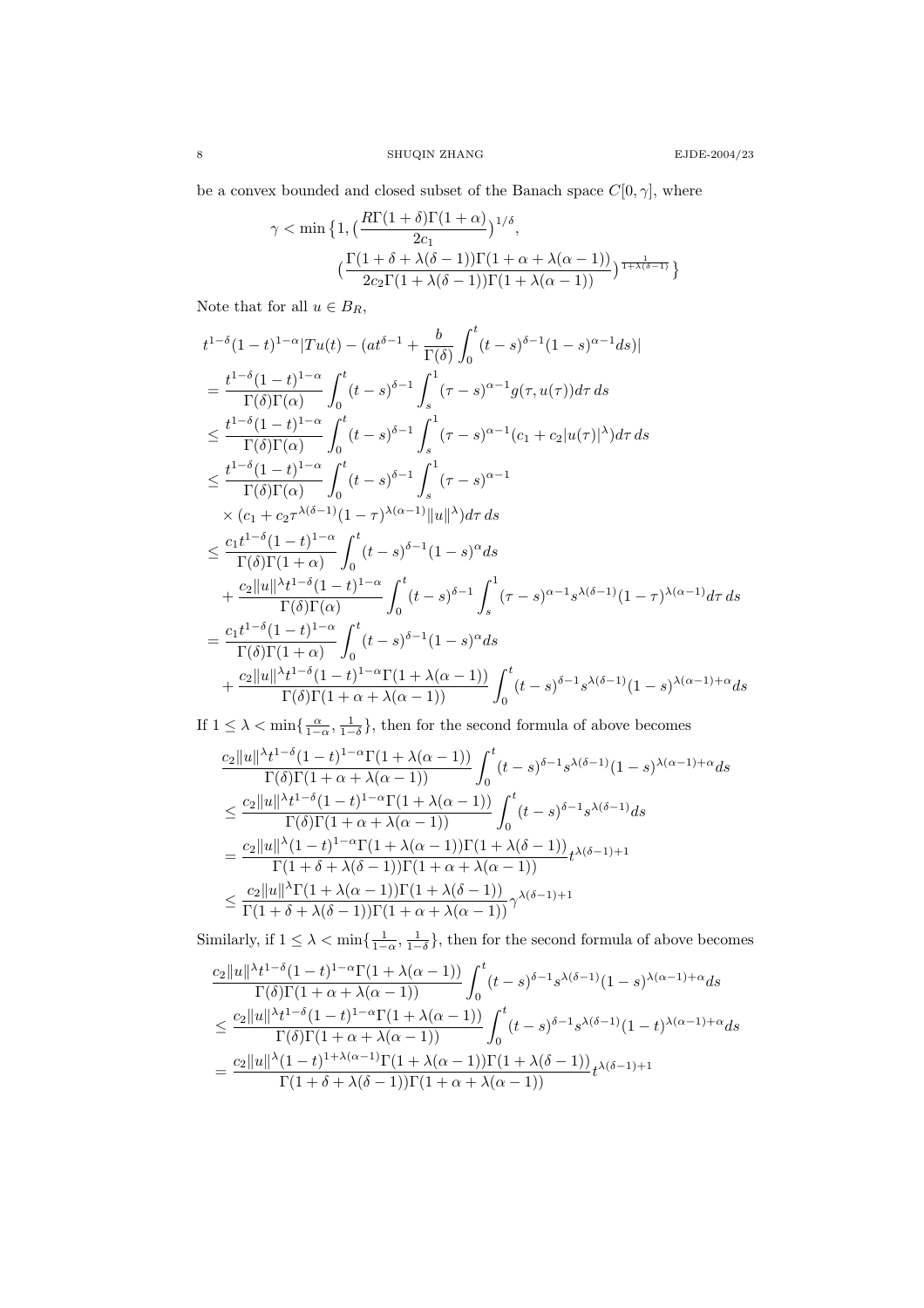$$
\leq \frac{c_2 \|u\|^{\lambda} \Gamma(1+\lambda(\alpha-1)) \Gamma(1+\lambda(\delta-1))}{\Gamma(1+\delta+\lambda(\delta-1)) \Gamma(1+\alpha+\lambda(\alpha-1))} \gamma^{\lambda(\delta-1)+1}
$$

Therefore, we have

$$
t^{1-\delta}(1-t)^{1-\alpha}|Tu(t) - (at^{\delta-1} + \frac{b}{\Gamma(\delta)} \int_0^t (t-s)^{\delta-1}(1-s)^{\alpha-1}ds)|
$$
  
\n
$$
= \frac{t^{1-\delta}(1-t)^{1-\alpha}}{\Gamma(\delta)\Gamma(\alpha)} \int_0^t (t-s)^{\delta-1} \int_s^1 (\tau-s)^{\alpha-1} g(\tau, u(\tau)) d\tau ds
$$
  
\n
$$
\leq \frac{c_1}{\Gamma(\delta)\Gamma(1+\alpha)} \int_0^t (t-s)^{\delta-1} ds + \frac{c_2 ||u||^{\lambda}\Gamma(1+\lambda(\alpha-1))\Gamma(1+\lambda(\delta-1))}{\Gamma(1+\delta+\lambda(\delta-1))\Gamma(1+\alpha+\lambda(\alpha-1))} \gamma^{\lambda(\delta-1)+1}
$$
  
\n
$$
= \frac{c_1}{\Gamma(1+\delta)\Gamma(1+\alpha)} t^{\delta} + \frac{c_2 ||u||^{\lambda}\Gamma(1+\lambda(\alpha-1))\Gamma(1+\lambda(\delta-1))}{\Gamma(1+\delta+\lambda(\delta-1))\Gamma(1+\alpha+\lambda(\alpha-1))} \gamma^{\lambda(\delta-1)+1}
$$
  
\n
$$
\leq \frac{c_1}{\Gamma(1+\delta)\Gamma(1+\alpha)} \gamma^{\delta} + \frac{c_2 R\Gamma(1+\lambda(\alpha-1))\Gamma(1+\lambda(\delta-1))}{\Gamma(1+\delta+\lambda(\delta-1))\Gamma(1+\alpha+\lambda(\alpha-1))} \gamma^{\lambda(\delta-1)+1}
$$
  
\n
$$
< \frac{R}{2} + \frac{R}{2} = R
$$

Therefore,  $T(B_R) \subset B_R$ . Now by the Schauder Fixed Point Theorem there exists  $u^*(t) \in B_R$  such that  $Tu^*(t) = u^*(t)$ , and this completes the proof.

The following result establishes the existence of multiple positive solutions for the initial value problem (1.1). Let

$$
f(u) = u(\frac{1}{2}), \quad u \in K
$$

Obviously f is a nonnegative concave function that satisfies  $f(u) \le ||u||$ , for  $u \in K$ and

$$
K_c = \{ u \in K; ||u|| \le c \},
$$
  

$$
K(f, d, e) = \{ u \in K; d \le f(u), ||u|| \le e \}.
$$

**Theorem 2.4.** Let g be continuous. If  $a(\frac{1}{2})^{\delta-1} + \frac{b}{\Gamma(1+\delta)} < \overline{a} < \overline{b} < d = 2\overline{b} = c$ , if g satisfies:

- (H4)  $g(t, u) < (\overline{a} a \frac{b}{\Gamma(1+\delta)})\Gamma(1+\delta)\Gamma(1+\alpha)$  for  $0 \le t \le 1$ ,  $0 \le u \le \overline{a}$
- (H5)  $g(t, u) < (c a \frac{b}{\Gamma(1+\delta)})\Gamma(1+\delta)\Gamma(1+\alpha)$  for  $0 \le t \le 1$ ,  $0 \le u \le c$
- (H6)  $g(t, u) > (\frac{1}{2})^{-1-\delta} (\bar{b} a(\frac{1}{2})^{\delta-1} \frac{b(\frac{1}{2})^{\delta}}{\Gamma(1+\delta)}$  $\frac{b(\frac{1}{2})^{\circ}}{\Gamma(1+\delta)}$ ) $\frac{(1+\delta)\Gamma(1+\delta)\Gamma(1+\alpha)}{\delta}$  $\frac{f^{(0)}(1+i\alpha)}{\delta}$  for  $0 \leq t \leq 1$ ,  $\overline{b} \le u \le 2\overline{b}$ ,

then the initial-value problem (1.1) has three positive solutions  $u_1, u_2, u_3$  satisfying

$$
||u_1|| < \overline{a}, \quad \overline{b} < f(u_2), \quad ||u_3|| > \overline{a} \quad with \quad f(u_3) < \overline{b}
$$
 (2.4)

*Proof.* We apply Theorem 1.4. Since  $g$  is continuous, by Lemma 2.1, operator  $T$ is completely continuous. Now we choose  $u \in \overline{K_c}$ , then  $||u|| \leq c$ , and  $g(t, u(t))$  $(c-a-\frac{b}{\Gamma(1+\delta)})\Gamma(1+\delta)\Gamma(1+\alpha)$  for  $t \in [0,1]$  by (H5), so we have  $t^{1-\delta}(1-t)^{1-\alpha}|Tu(t)|$ 

$$
= |a(1-t)^{1-\alpha} + \frac{bt^{1-\delta}(1-t)^{1-\alpha}}{\Gamma(\delta)} \int_0^t (t-s)^{\delta-1}(1-s)^{\alpha-1}ds
$$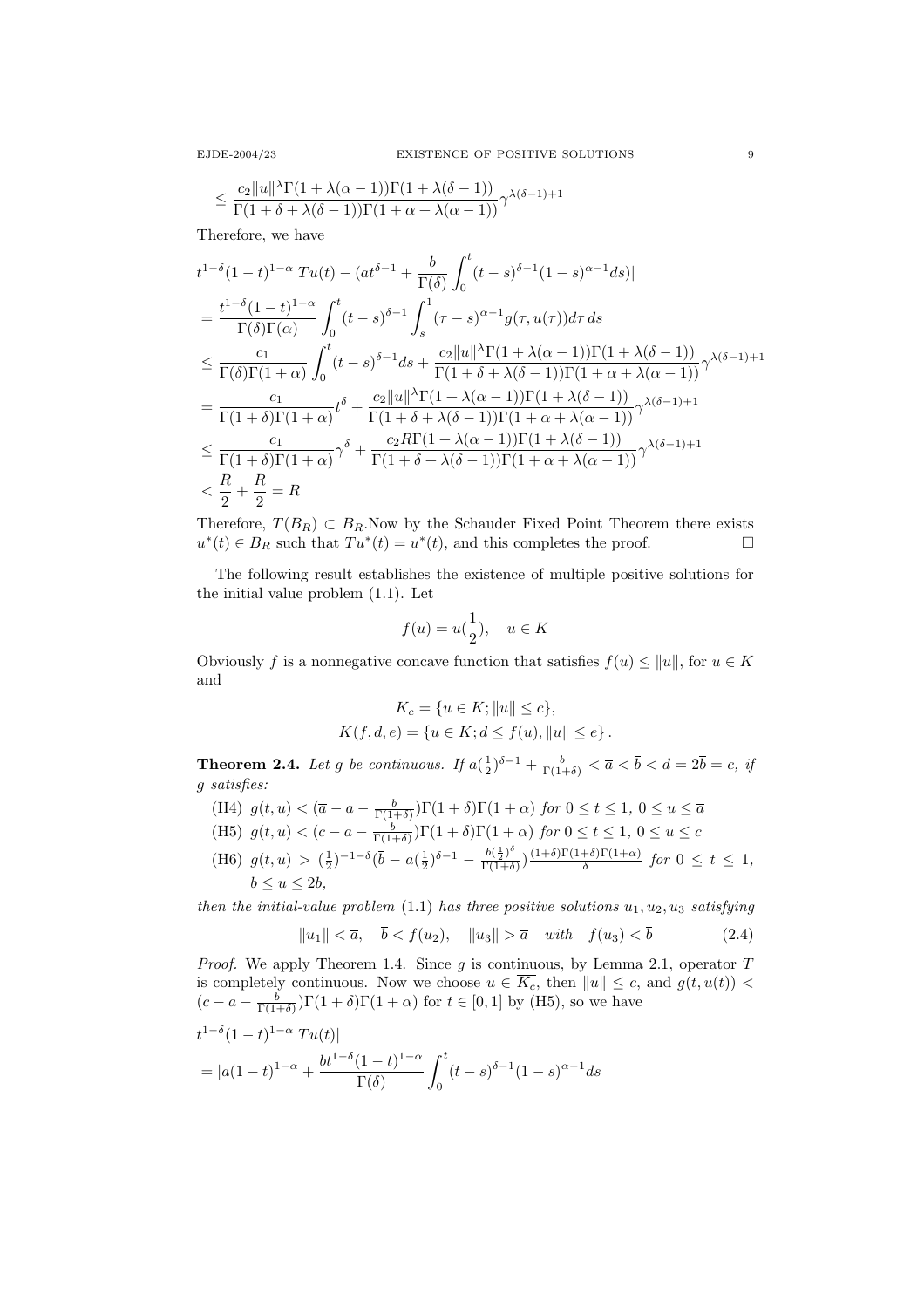10 SHUQIN ZHANG EJDE-2004/23

$$
+ \frac{t^{1-\delta}(1-t)^{1-\alpha}}{\Gamma(\delta)\Gamma(\alpha)} \int_{0}^{t} (t-s)^{\delta-1} \int_{s}^{1} (\tau-s)^{\alpha-1} g(\tau, u(\tau)) d\tau ds|
$$
  
\n
$$
\leq a(1-t)^{1-\alpha} + \frac{bt^{1-\delta}(1-t)^{1-\alpha}}{\Gamma(\delta)} \int_{0}^{t} (t-s)^{\delta-1} (1-s)^{\alpha-1} ds
$$
  
\n
$$
+ \frac{t^{1-\delta}(1-t)^{1-\alpha}}{\Gamma(\delta)\Gamma(\alpha)} \int_{0}^{t} (t-s)^{\delta-1} \int_{s}^{1} (\tau-s)^{\alpha-1} |g(\tau, u(\tau))| d\tau ds
$$
  
\n
$$
< a(1-t)^{1-\alpha} + \frac{bt^{1-\delta}(1-t)^{1-\alpha}}{\Gamma(\delta)} \int_{0}^{t} (t-s)^{\delta-1} (1-s)^{\alpha-1} ds
$$
  
\n
$$
+ \frac{t^{1-\delta}(1-t)^{1-\alpha}(c-a-\frac{b}{\Gamma(1+\delta))}\Gamma(1+\delta)\Gamma(1+\alpha)}{\Gamma(\delta)\Gamma(\alpha)} \int_{0}^{t} (t-s)^{\delta-1} \int_{s}^{1} (\tau-s)^{\alpha-1} d\tau ds
$$
  
\n
$$
= a(1-t)^{1-\alpha} + \frac{bt^{1-\delta}(1-t)^{1-\alpha}}{\Gamma(\delta)} \int_{0}^{t} (t-s)^{\delta-1} (1-s)^{\alpha-1} ds
$$
  
\n
$$
+ \frac{t^{1-\delta}(1-t)^{1-\alpha}}{\Gamma(\delta)\Gamma(1+\alpha)} \int_{0}^{t} (t-s)^{\delta-1}(c-a-\frac{b}{\Gamma(1+\delta)})\Gamma(1+\delta)\Gamma(1+\alpha)(1-s)^{\alpha} ds
$$
  
\n
$$
\leq a + \frac{bt^{1-\delta}(1-t)^{1-\alpha}}{\Gamma(\delta)} \int_{0}^{t} (t-s)^{\delta-1}(1-t)^{\alpha-1} ds
$$
  
\n
$$
+ \frac{t^{1-\delta}(1-t)^{1-\alpha}}{\Gamma(\delta)\Gamma(1+\alpha)} \int_{0}^{t} (t-s)^{\delta-1}(1-t)^{\alpha-1} ds
$$
  
\n
$$
\leq a + \frac{bt}{\Gamma(1+\delta)} + t(1-t)^{1-\alpha}(c-a-\frac{b}{\Gamma(1+\delta
$$

That is  $||Tu|| \leq c$ . On the other hand,  $f(u) \leq ||u||$  for  $u \in K_c$ , and  $T : K_c \to K_c$  is completely continuous by the above deduction and Lemma 2.1. Similarly, if  $u \in \overline{K_{\overline{a}}},$ then  $||u|| \leq \overline{a}$ , and  $g(t, u(t)) < (\overline{a} - a - \frac{b}{\Gamma(1+\delta)})\Gamma(1+\delta)\Gamma(1+\alpha)$  for each  $t \in [0, 1]$ by (H4), we obtain

$$
t^{1-\delta}(1-t)^{1-\alpha}|Tu(t)|
$$
\n
$$
=|a(1-t)^{1-\alpha} + \frac{bt^{1-\delta}(1-t)^{1-\alpha}}{\Gamma(\delta)} \int_0^t (t-s)^{\delta-1}(1-s)^{\alpha-1}ds
$$
\n
$$
+ \frac{t^{1-\delta}(1-t)^{1-\alpha}}{\Gamma(\delta)\Gamma(\alpha)} \int_0^t (t-s)^{\delta-1} \int_s^1 (\tau-s)^{\alpha-1}g(\tau,u(\tau))d\tau ds|
$$
\n
$$
\leq a(1-t)^{1-\alpha} + \frac{bt^{1-\delta}(1-t)^{1-\alpha}}{\Gamma(\delta)} \int_0^t (t-s)^{\delta-1}(1-s)^{\alpha-1}ds
$$
\n
$$
+ \frac{t^{1-\delta}(1-t)^{1-\alpha}}{\Gamma(\delta)\Gamma(\alpha)} \int_0^t (t-s)^{\delta-1} \int_s^1 (\tau-s)^{\alpha-1}|g(\tau,u(\tau))|d\tau ds
$$
\n
$$
< a(1-t)^{1-\alpha} + \frac{bt^{1-\delta}(1-t)^{1-\alpha}}{\Gamma(\delta)} \int_0^t (t-s)^{\delta-1}(1-s)^{\alpha-1}ds
$$
\n
$$
+ \frac{t^{1-\delta}(1-t)^{1-\alpha}(\overline{a}-a-\frac{b}{\Gamma(1+\delta)})\Gamma(1+\delta)\Gamma(1+\alpha)}{\Gamma(\delta)\Gamma(\alpha)} \int_0^t (t-s)^{\delta-1} \int_s^t (\tau-s)^{\delta-1} \int_s^1 (\tau-s)^{\alpha-1}d\tau ds
$$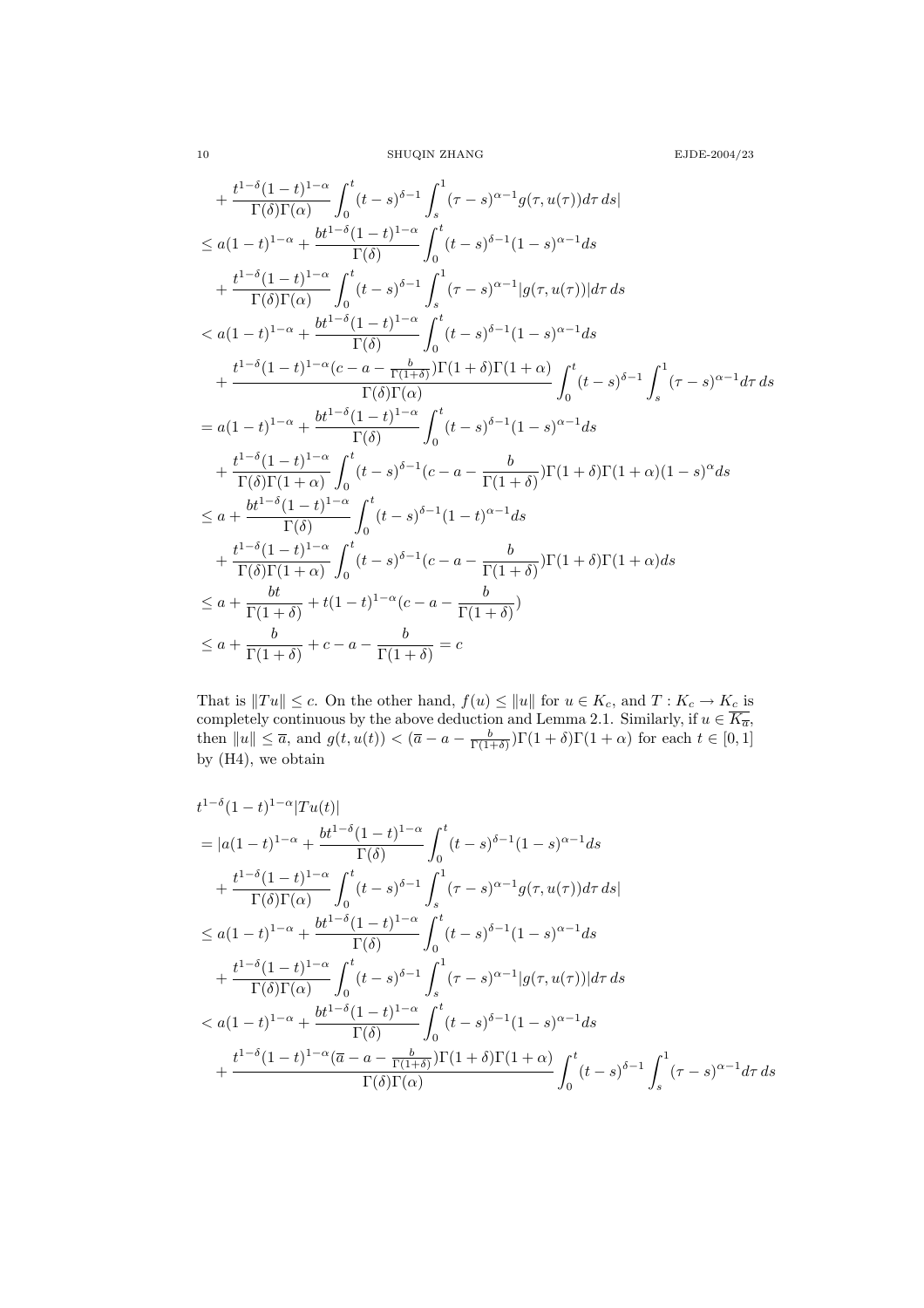$$
= a(1-t)^{1-\alpha} + \frac{bt^{1-\delta}(1-t)^{1-\alpha}}{\Gamma(\delta)} \int_0^t (t-s)^{\delta-1}(1-s)^{\alpha-1}ds
$$
  
+ 
$$
\frac{t^{1-\delta}(1-t)^{1-\alpha}}{\Gamma(\delta)\Gamma(1+\alpha)} \int_0^t (t-s)^{\delta-1}(\overline{a}-a-\frac{b}{\Gamma(1+\delta)})\Gamma(1+\delta)\Gamma(1+\alpha)(1-s)^{\alpha}ds
$$
  

$$
\leq a + \frac{bt^{1-\delta}(1-t)^{1-\alpha}}{\Gamma(\delta)} \int_0^t (t-s)^{\delta-1}(1-t)^{\alpha-1}ds
$$
  
+ 
$$
\frac{t^{1-\delta}(1-t)^{1-\alpha}}{\Gamma(\delta)\Gamma(1+\alpha)} \int_0^t (t-s)^{\delta-1}(\overline{a}-a-\frac{b}{\Gamma(1+\delta)})\Gamma(1+\delta)\Gamma(1+\alpha)ds
$$
  
= 
$$
a + \frac{bt}{\Gamma(1+\delta)} + t(1-t)^{1-\alpha}(\overline{a}-a-\frac{b}{\Gamma(1+\delta)})
$$
  

$$
\leq a + \frac{b}{\Gamma(1+\delta)} + \overline{a}-a-\frac{b}{\Gamma(1+\delta)} = \overline{a}.
$$

So  $||Tu|| < \overline{a}$  for  $||u|| \leq \overline{a}$  which proves the condition (C2) of Theorem 1.4. We note that  $u(t) = 2b, 0 \le t \le 1$  belong to  $K(f, b, 2b)$ . In fact  $f(u) = f(2b) = 2b > b$ , so  ${u \in K(f, b, 2b)|f(u) > b} \neq \emptyset$ . In addition, if we choose  $u \in K(f, b, 2b)$ , then we have  $\bar{b} < f(u) = u(\frac{1}{2}) \le ||u|| \le 2\bar{b}$ , and by (H6)

$$
f(Tu) = Tu(\frac{1}{2})
$$
  
\n
$$
= a(\frac{1}{2})^{\delta-1} + \frac{b}{\Gamma(\delta)} \int_0^{\frac{1}{2}} (\frac{1}{2} - s)^{\delta-1} (1 - s)^{\alpha-1} ds
$$
  
\n
$$
+ \frac{1}{\Gamma(\delta)\Gamma(\alpha)} \int_0^{\frac{1}{2}} (\frac{1}{2} - s)^{\delta-1} \int_s^1 (\tau - s)^{\alpha-1} g(\tau, u(\tau)) d\tau ds
$$
  
\n
$$
> \frac{(\frac{1}{2})^{-1-\delta} (\bar{b} - a(\frac{1}{2})^{\delta-1} - \frac{b(\frac{1}{2})^{\delta}}{\Gamma(\delta)\Gamma(\alpha)})}{\Gamma(\delta)\Gamma(\alpha)}
$$
  
\n
$$
\times \int_0^{\frac{1}{2}} (\frac{1}{2} - s)^{\delta-1} \int_s^1 (\tau - s)^{\alpha-1} d\tau ds + a(\frac{1}{2})^{\delta-1} + \frac{b}{\Gamma(\delta)} \int_0^{\frac{1}{2}} (\frac{1}{2} - s)^{\delta-1} ds
$$
  
\n
$$
= \frac{(\frac{1}{2})^{-1-\delta} (\bar{b} - a(\frac{1}{2})^{\delta-1} - \frac{b(\frac{1}{2})^{\delta}}{\Gamma(\delta)})}{\Gamma(\delta)}
$$
  
\n
$$
+ a(\frac{1}{2})^{\delta-1} + \frac{b(\frac{1}{2})^{\delta}}{\Gamma(1+\delta)}
$$
  
\n
$$
\geq \frac{(\frac{1}{2})^{-1-\delta} (\bar{b} - a(\frac{1}{2})^{\delta-1} - \frac{b(\frac{1}{2})^{\delta}}{\Gamma(1+\delta)})}{\Gamma(\delta)}
$$
  
\n
$$
+ a(\frac{1}{2})^{\delta-1} + \frac{b(\frac{1}{2})^{\delta}}{\Gamma(\delta)}
$$
  
\n
$$
+ a(\frac{1}{2})^{\delta-1} + \frac{b(\frac{1}{2})^{\delta}}{\Gamma(1+\delta)}
$$
  
\n
$$
= \frac{(\bar{b} - a(\frac{1}{2})^{\delta-1} - \frac{b(\frac{1}{2})^{\delta}}{\Gamma(1+\delta)})}{\delta}
$$
  
\n
$$
+ a(\frac{1}{2})^{\delta-1} + \frac{b(\frac{
$$